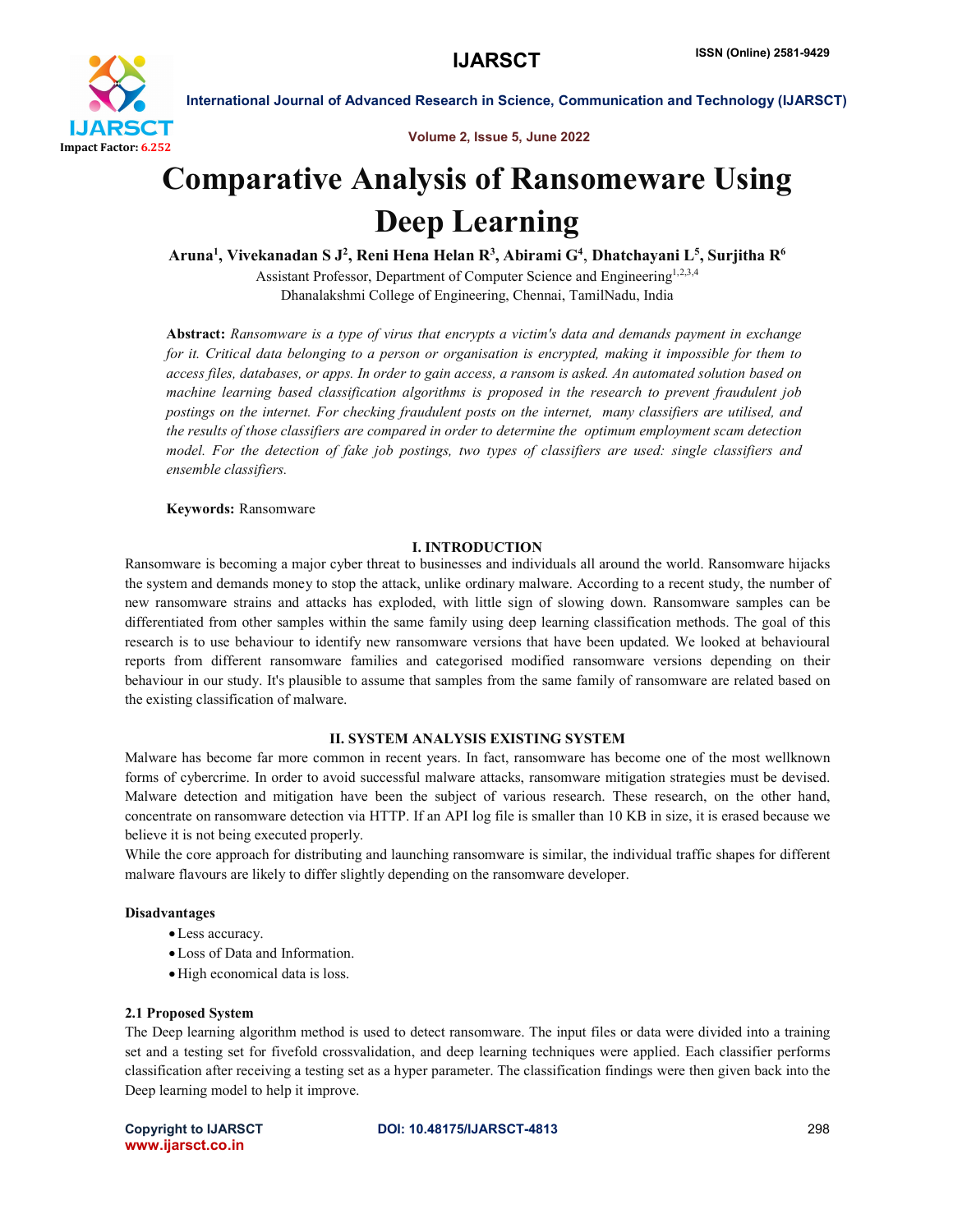

#### Volume 2, Issue 5, June 2022

#### Advantages

- Different types of attack classify the security level increase.
- High accuracy

# III. SYSTEM ARCHITECTURE



#### 3.1 Modules Description

### A. Data Collection and Pre-processing

The gathering of data is one of the most important tasks in the development of an AI model. It's a social gathering of errand-related data that's based on a few key elements to examine and produce a meaningful outcome. In any event, some of the facts may be shocking, such as qualities that are incorrect, insufficient, or wrong. As a result, it's necessary to manage the data before breaking it down and analysing the results. Cleaning, changing, and determining information should all be viable steps in the prehandling process.

#### B. Data Cleaning

Cleaning information entails filling in blanks, smoothing out tumultuous data, recognising and eliminating exceptions, and resolving inconsistencies. Smoothing, accumulation, conjecture, and change that improves the quality of the information are all examples of information change. Information selection refers to a set of approaches or abilities that enable us to select the most useful data for our system.

#### C. Data Transformation

The planning and transformation of information, beginning with one arrangement and progressing to the next, is known as information change. For example, XML data can be transformed from XML data valid for one XML Schema to a different XML record valid for a different XML Schema. Different approaches take into account the transformation of non-XML data to XML data.

### D. Data Selection

The most frequent method of determining the proper information kind and source, as well as appropriate instruments to obtain information, is known as information determination. Information selection precedes the actual act of gathering information. The most popular method of selecting suitable data for an assessment project can compromise data integrity.

#### E. Data Input

We used the formula to discover the spam site once we found the optimal calculation. We will then make a contribution to the calculation and determine the yield as a function of the yield.

www.ijarsct.co.in

Copyright to IJARSCT **DOI: 10.48175/IJARSCT-4813** 299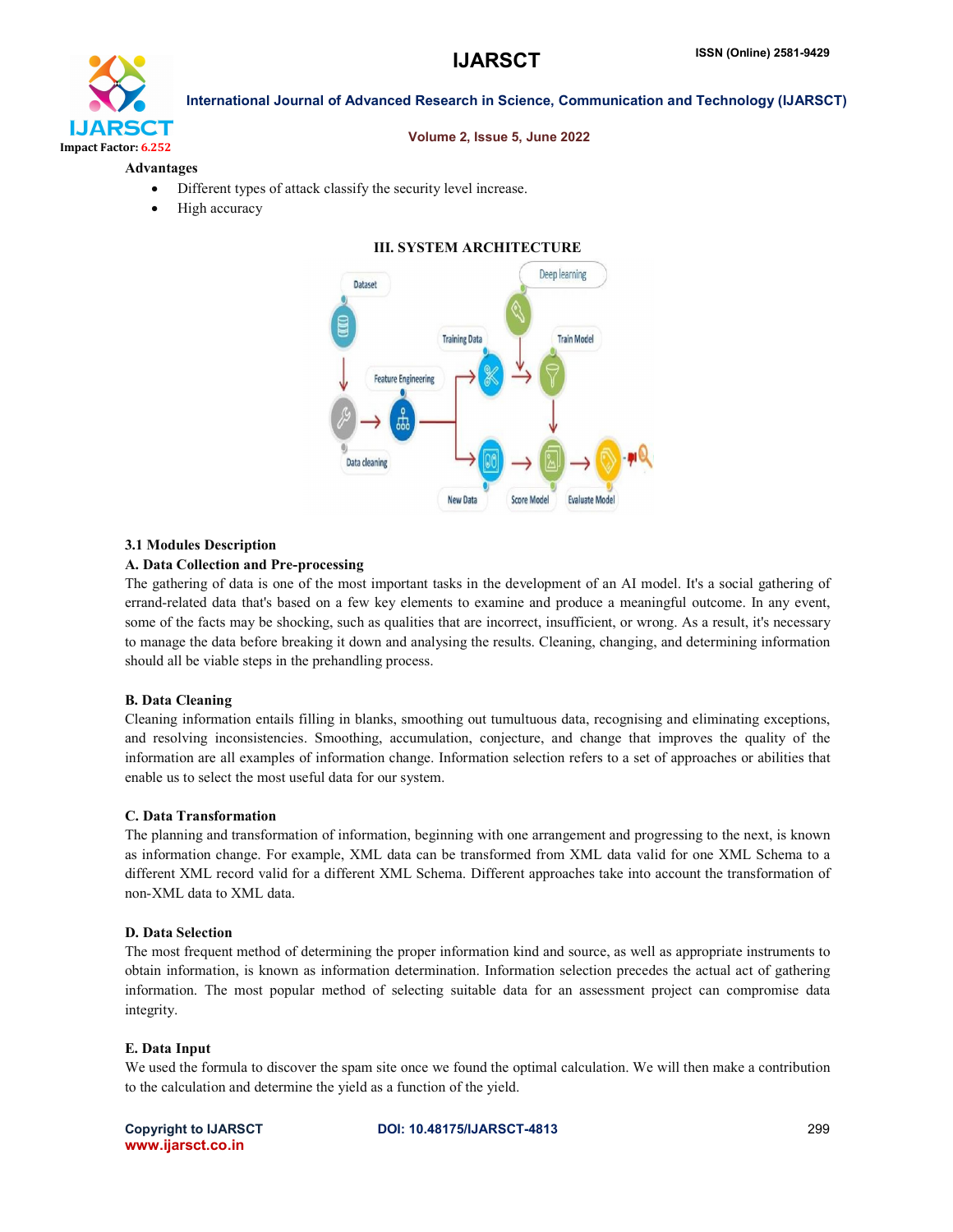

#### Volume 2, Issue 5, June 2022

#### F. Training and Testing

Train/Test is a technique for determining your model's accuracy. Because you split the data set into two sets: a training set and a testing set, it's termed Train/Test. Training accounts for 80% of the budget, while testing accounts for 20%. The training set is used to train the model.

### IV. OUTPUT RESULTS



| Fêr<br><b>ER</b> | Cil<br>Insert<br>Visi    | Kenel<br><b>Wilders</b>                | Help                                                                                                                                                                                                              | Trusted. | Pythen 3 (bykome) O |
|------------------|--------------------------|----------------------------------------|-------------------------------------------------------------------------------------------------------------------------------------------------------------------------------------------------------------------|----------|---------------------|
| $5 +$            | ó<br>٠                   | FRin E C W Code                        | $v$ =                                                                                                                                                                                                             |          |                     |
|                  | In [116]: labels = [0,1] | classes - ['Safe', 'Risky/Ransomcary'] | #sns heatmas(cnf matrix, annot-True, cmap+"FlorBa", fet+".3f", xtick(abels-(abels, ytick(abels-(abels)<br>figure, as - plot_coofusion_matrix(conf_mat - cnf_matrix,<br>class names - classes,<br>colorbar - True) |          |                     |
|                  | Sele<br>true taiwe       | 26%                                    | 25000<br>82<br>30000<br>-25000                                                                                                                                                                                    |          |                     |
|                  | <b>KidyRanzimaare</b>    | ns.                                    | 39000<br>12526<br>$-300$                                                                                                                                                                                          |          |                     |
|                  |                          | ¥                                      | pedicted label                                                                                                                                                                                                    |          |                     |

Fig 2: Accuracy from ANN

#### V. CONCLUSION

We investigated the use of deep learning techniques for malware classification based on malware sample behaviour in this article. To begin, we used Kaggle to collect behavioural analysis reports of ransomware samples and extract behavioural variables for categorization. We then conducted behavioural attribute selection trials in order to improve categorization outcomes. We discovered the collection of behavioural parameters that can be used for ransomware classification using an iterative technique to attain the best classification accuracy.

#### **REFERENCES**

- [1]. AlexanderAdamov; Anders Accuracy depends on the size of the dataset. Here we Carlsson(2020),"Reinforcement Learning for have attained above 93% accuracy. Anti-Ransomware Testing" IEEE.
- [2]. G Cusack, O Michel and E. Keller(2019), "API Call Based Ransomware Dynamic Detection Approach Using TextCNN". International Conference on Big Data, Artificial Intelligence and Internet of Things Engineering (ICBAIE).
- [3]. Jack W. Stokes; KarthikSelvaraj; MadyMarinescu(2017), "Attention in Recurrent Neural Networks for

www.ijarsct.co.in